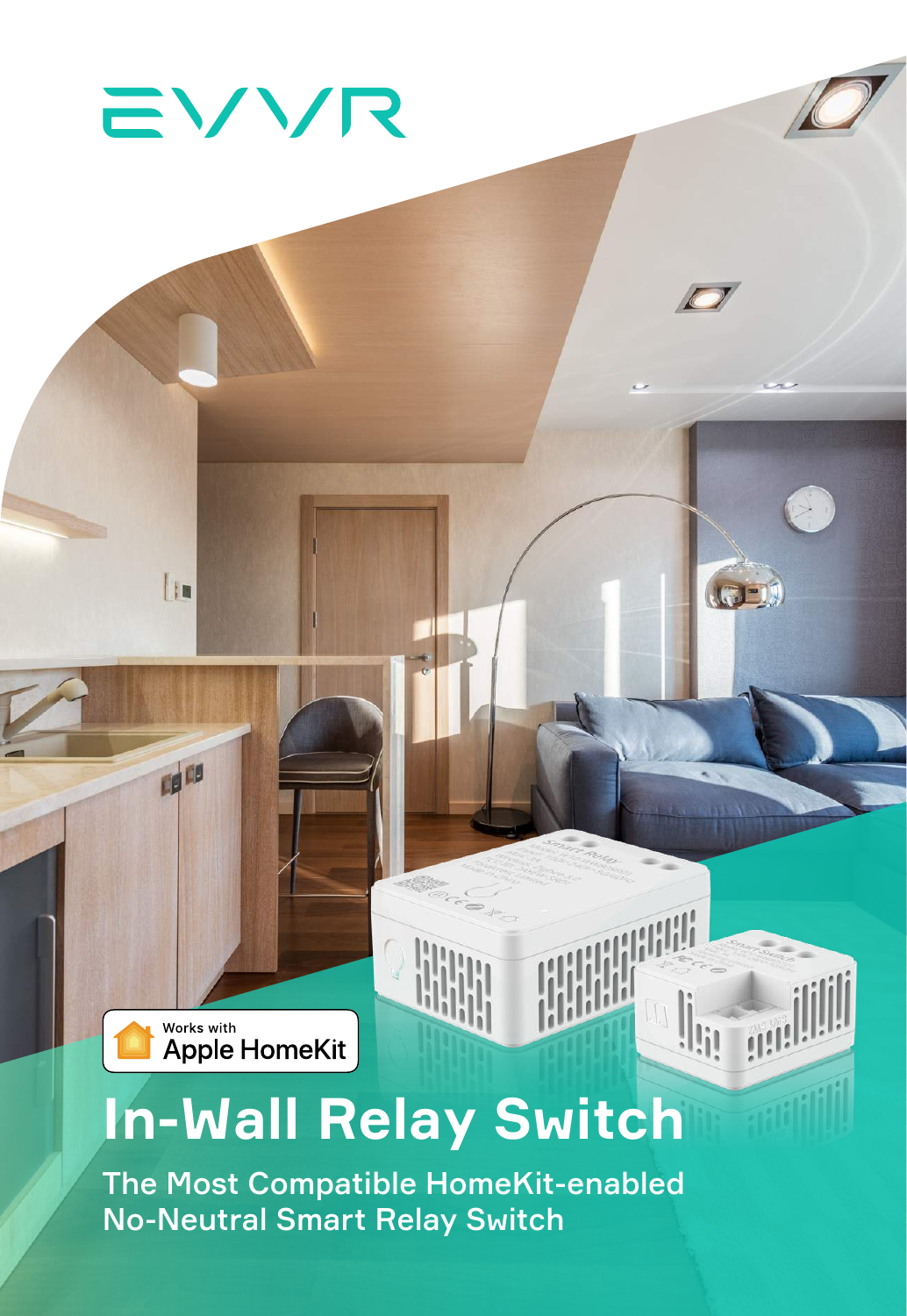#### **Overview**

Evvr In-Wall Relay Switch is a revolutionary **No-Neutral HomeKit-enabled Smart Lighting Product** designed for every home, of any age, both new-build and retrofitting projects.

You can control your lights with your conventional switch panels or wirelessly with a voice via **Siri, the Home app on your iPhone, iPad, iPod touch, or Apple Watch, Apple TV, with no extra hub or bridge required.**



• Smart Switch





Comprised of a smart relay and a smart switch innovatively, Evvr In-Wall Relay Switch supports all kinds of switch panels and can convert any single or multi-bulb setup into an intelligent lighting system.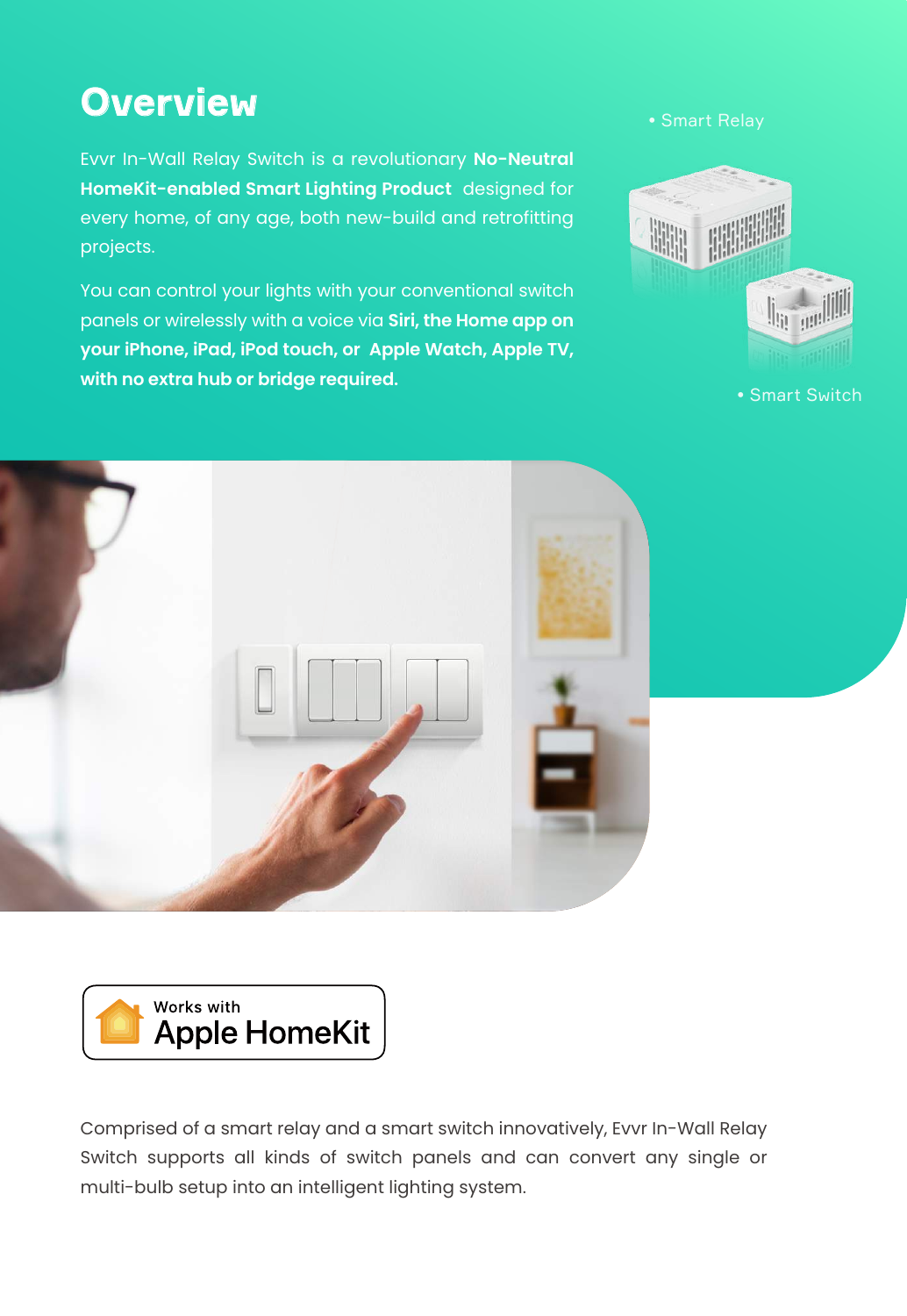## **Always Online and Connected, Even If The Wall Switch is Turned Off**

Most smart light bulbs and smart relays in the market become offline if the connected wall switch is turned off. Thanks to its unique design, Evvr In-Wall Relay Switch has perfectly resolved the problem——It enables smart lighting to remain always connected and online, even if the wall switch is turned off.

#### **No Neutral, No Problem**

**M Home** 

Unlike other home smart light switches, the In-Wall Relay Switch is a no neutral wire required smart switch. Without requiring a neutral wire, a vast number of people around the world can enjoy the convenience of smart lights, without spending a fortune to rewire the electrical wires inside walls and ceilings.

# **Compatible With Apple HomeKit**

With no extra hub or bridge required, get convenience and comfort from controlling your lights via Siri, with the Home app on your iPhone, iPad, iPod touch, or Apple Watch, Apple TV. Turn your HomePod, HomePod mini, Apple TV or iPad to a home hub in a flash.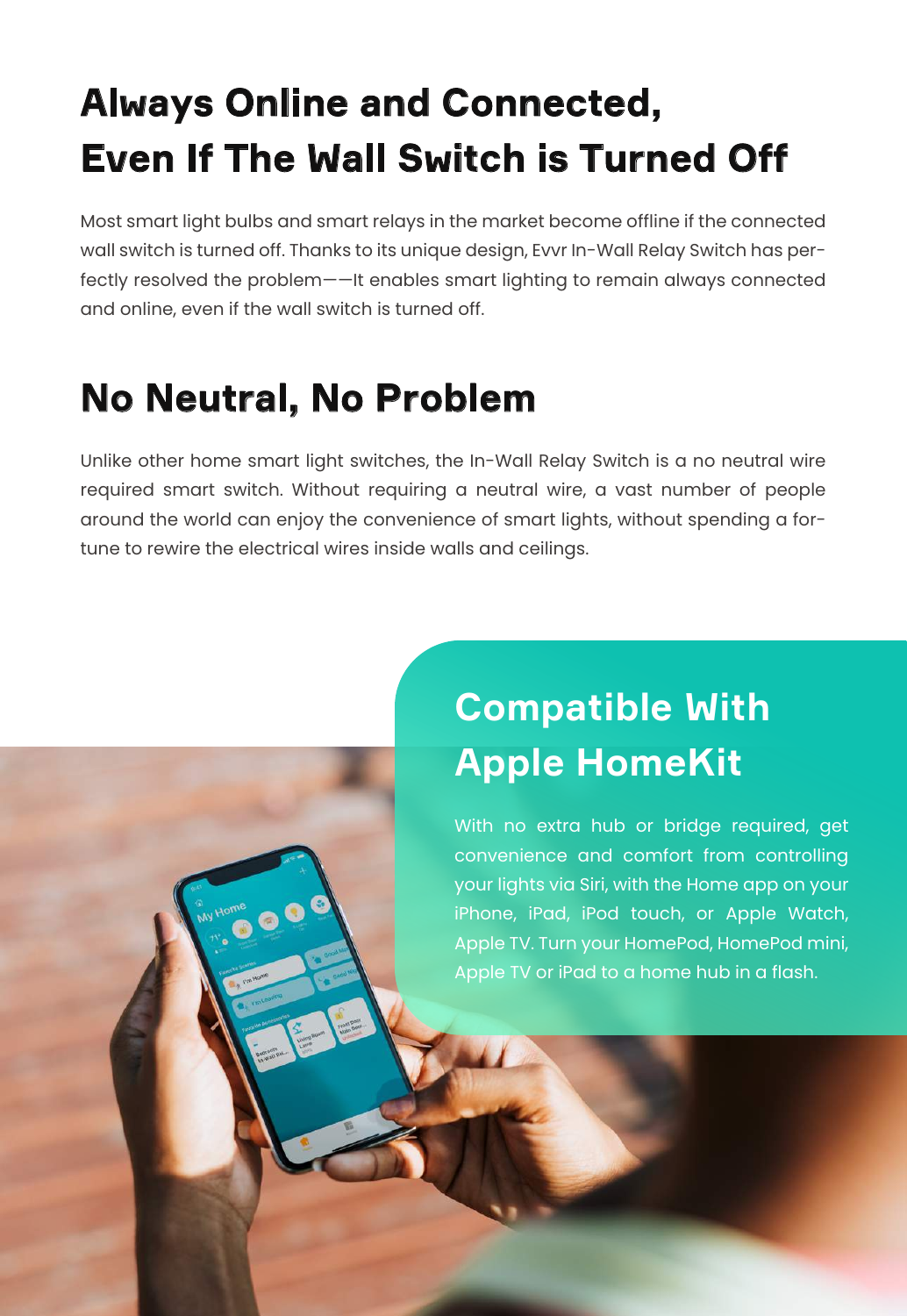

#### **Make Any Bulbs Smart**

In-Wall Relay Switch works with all kinds of regular bulbs: incandescent, halogen, fluorescent, and LED bulbs. Convert your whole lighting setup a smart lighting system without replacing a single bulb no matter what type or shape it is.

#### **Work with All Switch Panels**

In-Wall Relay Switch works with all types of switch panels: toggle switches, momentary push buttons, and smart remote buttons. You can enjoy the convenience of smart lighting without the need of changing your original light switch panels.



# **Support Up to 4-gang Panel Switches**

Thanks to its unique design, the Smart Switch part is smaller than other smart switches. You can fit two switches in any electrical box to support up to 4-gang panel switches.



### **Hardwired 3-Way and 4-Way Control**

Supports Hardwired 3-Way or 4-Way system with any conventional switch panels, no neutral wire required. You can control same light fixture from multiple conventional switch panels.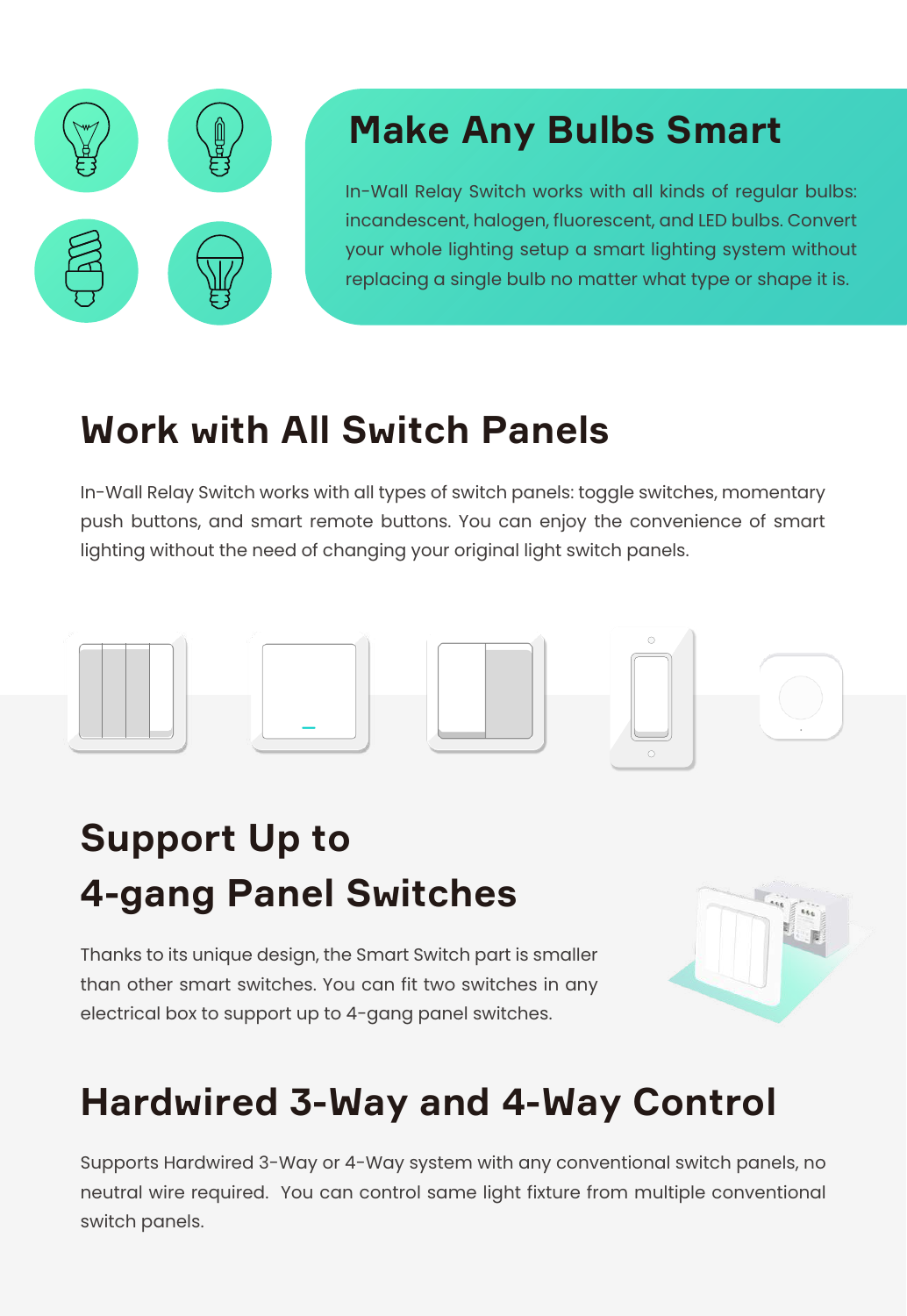

#### **Unique Split Design for Expanded Functionality**



Without pairing with the Smart Switch part, the Smart Relay performs as an independent device adding HomeKit connectivity to your lights and turns regular bulbs into smart lighting.

And the Smart Switch is an optional add-on that connects the Smart Relay and your wall switches for expanded functionality——smart lights remain always online even the wall switch is off.

### **Built-in Power Failure Memory**

In-Wall Relay Switch maintains the state before the power failure, if it was off before the power was off, it will remain off after power on.

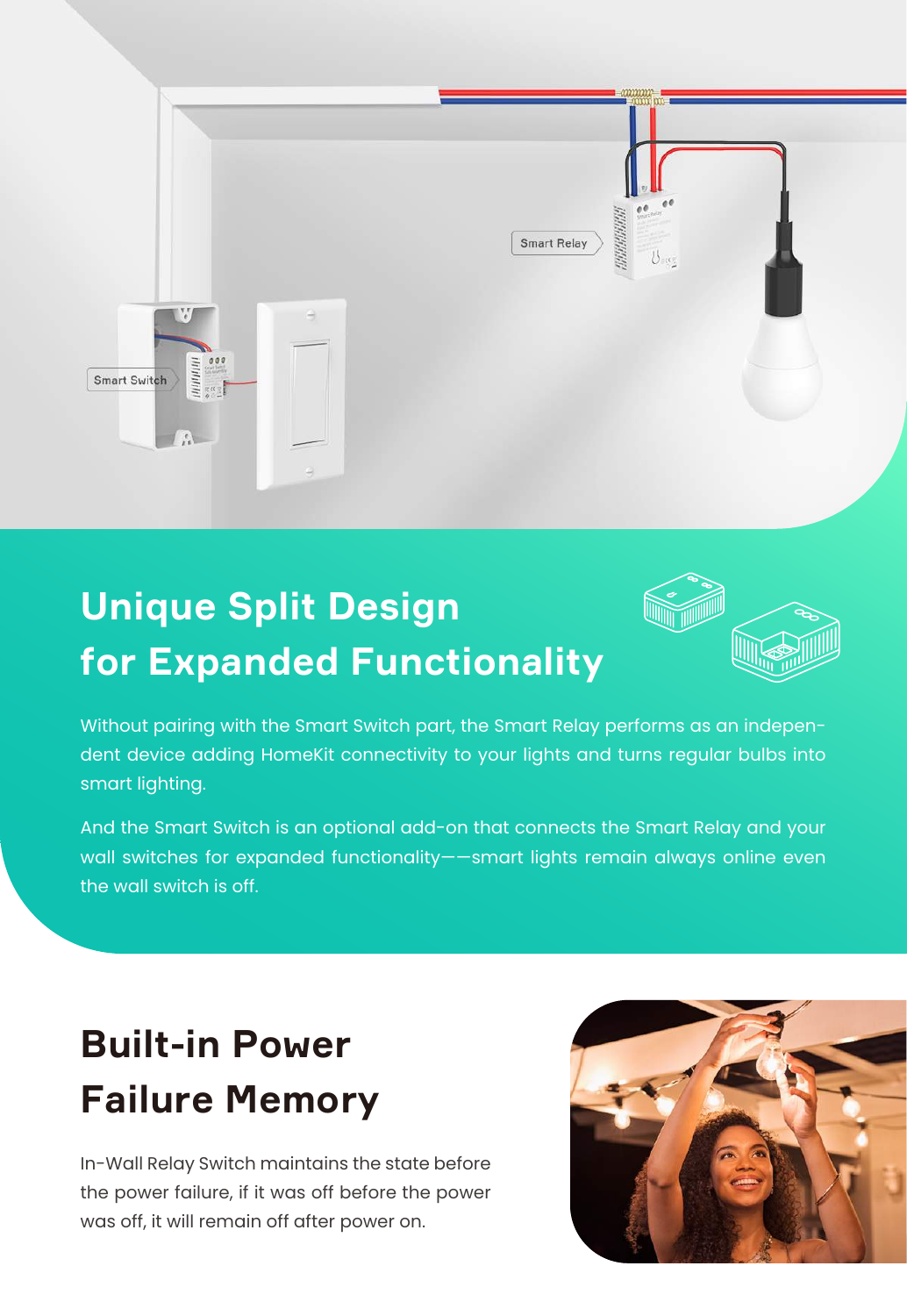# **A Higher Level of Convenience, Safety, and Reliability**

In-Wall Relay Switch has been trusted with various certificates from different regions, e.g. CE, FCC, UKCA, RoSH, WEEE.

The patented unique split design allows it to work with the most energy-efficient light bulbs and eliminated safety issues with other smart relay switch products such as electrical leakage during installation and light flickering while working with the low-wattage light bulbs.

| ΞQ<br><b>COMPLIANT</b> |  | <b>TA</b> | UK | <b>RoHS</b> |  |
|------------------------|--|-----------|----|-------------|--|
|------------------------|--|-----------|----|-------------|--|

#### **Technical Specifications**

| <b>Smart Relay</b>           |                                                                                                           |  |  |  |
|------------------------------|-----------------------------------------------------------------------------------------------------------|--|--|--|
| Model                        | SRB01                                                                                                     |  |  |  |
| Product Size (L*W*H)         | 59.4mm * 39.3mm * 21.2mm (2.34in. x 1.55in. x 0.83in.)                                                    |  |  |  |
| <b>Material</b>              | <b>Plastic</b>                                                                                            |  |  |  |
| Color                        | <b>White</b>                                                                                              |  |  |  |
| Weight                       | 52g                                                                                                       |  |  |  |
| <b>Input Voltage</b>         | AC 85V~245V                                                                                               |  |  |  |
| <b>Power Consumption</b>     | Stand by: 0.65W<br>Working: 1.1W + load power                                                             |  |  |  |
| Max. Load Power              | AC 110V/300W<br>AC 220V/600W                                                                              |  |  |  |
| <b>Min. Load Power</b>       | No limit                                                                                                  |  |  |  |
| <b>Compatible Load Types</b> | Incandescent bulbs, Halogen bulbs, Fluorescent lamps, LED                                                 |  |  |  |
| <b>Wireless Connectivity</b> | Wi-Fi 2.4GHz                                                                                              |  |  |  |
| <b>RF Characteristics</b>    | 2.4GHz<br>Range: 50m/indoor,80m/outdoor<br>Internal antenna                                               |  |  |  |
| <b>Temperature</b>           | $(32^{\circ}~104^{\circ}F)$<br>Operating: 0~40°C<br>$(-4^{\circ}~185^{\circ}F)$<br>Storage:<br>$-20~85°C$ |  |  |  |
| <b>Ambient Humidity</b>      | $5 - 85%$                                                                                                 |  |  |  |